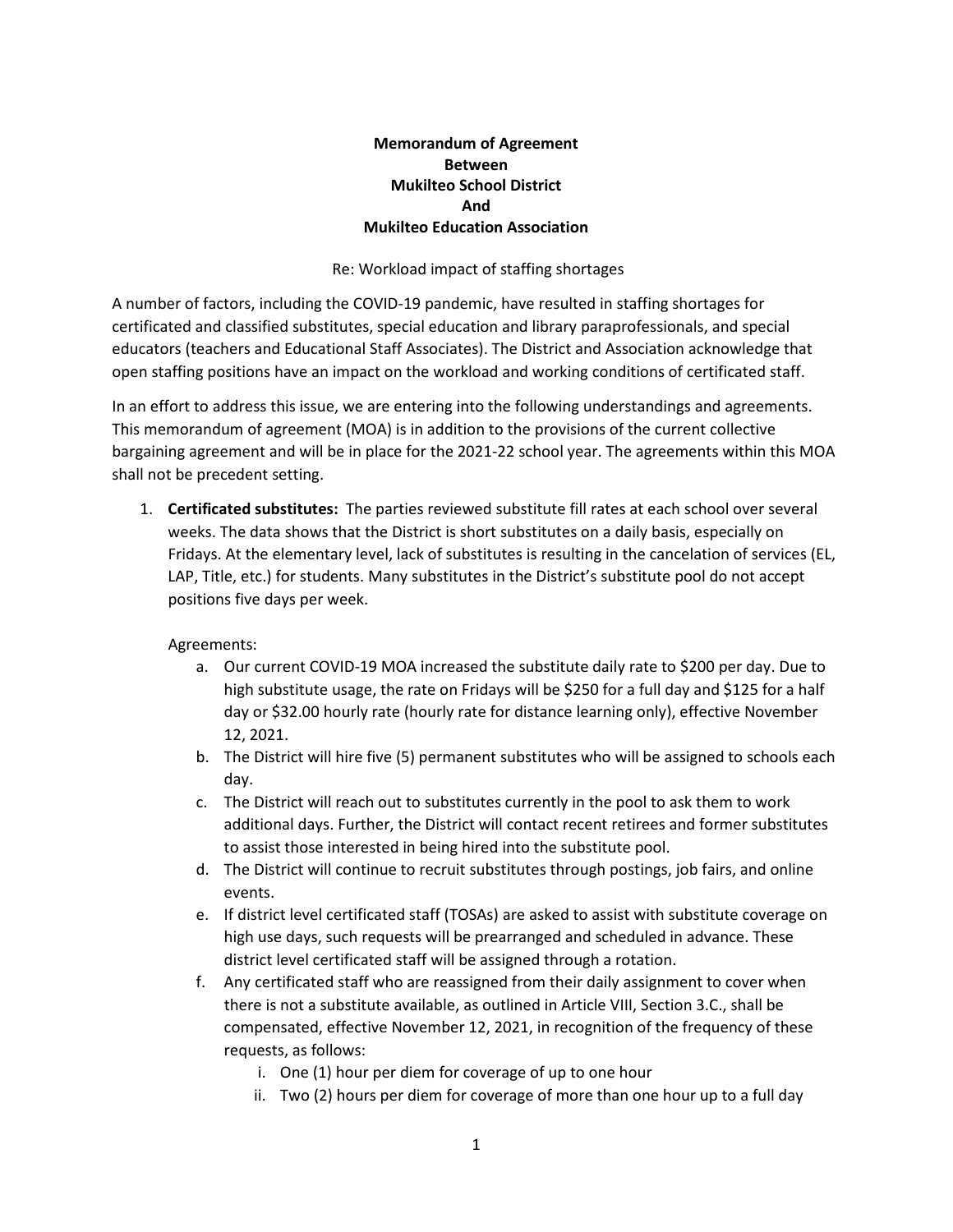- g. Any teacher of a co-taught class who assumes supervision for the entire class because no substitute or coverage is available for their co-teacher shall be compensated at (1) one hour at their per diem hourly rate per period.
- h. PE teachers who cover for their absent PE colleagues, as outlined in Article VIII, Section 3.D., shall be paid at per-diem effective November 12, 2021.
- 2. **Classified substitutes:** The District will continue to attempt to recruit and hire classified substitutes.
- 3. **Speech-Language Pathologist (SLP):** The District has vacancies and pending leaves for SLPs which require additional staff to support the caseload, workload, and deliver services to students.

### Agreements:

- a. The District will implement the following strategies to address the current unfilled SLP vacancies:
	- Hire from an outside agency
	- Recruit candidates to fill contracted SLP positions
	- Increase pathways to the SLP position through partnerships and internships
	- Reassign students to balance caseloads according to current CBA
- b. The District will implement the following strategies to assign caseload from current staff on temporary leave through February 2022:
	- Attempt to hire from an outside agency
	- Recruit candidates to fill contracted SLPs out on leave
	- Seek volunteers from current SLPs to take additional students from the staff on leave.
		- SLPs taking on additional students will have the option to provide services via tele-therapy, provided the District can arrange for an adult to supervise students while they are working with the tele-therapy SLP as needed.
		- If an SLP agrees to serve an additional 4-5 students on a temporary basis, they will be compensated as follows:

Stipend equivalent to a .2 FTE calculated from October 1 for the duration of the leaves. The .2 FTE is calculated on the total of: base, enrichment, applicable longevity stipend, special education stipend and extended days. Payment for the stipend will start on the November pay warrant with one retroactive payment for October and continue through the duration of the leaves.

4. **Special Education Para Hours:** The collective bargaining agreement requires specific para hours be provided to each teacher in the various programs. Currently, there are any open para positions which has resulted in increased workload for special education teachers and impacted services to students. Some teachers have missed lunch and/or planning time due to this staffing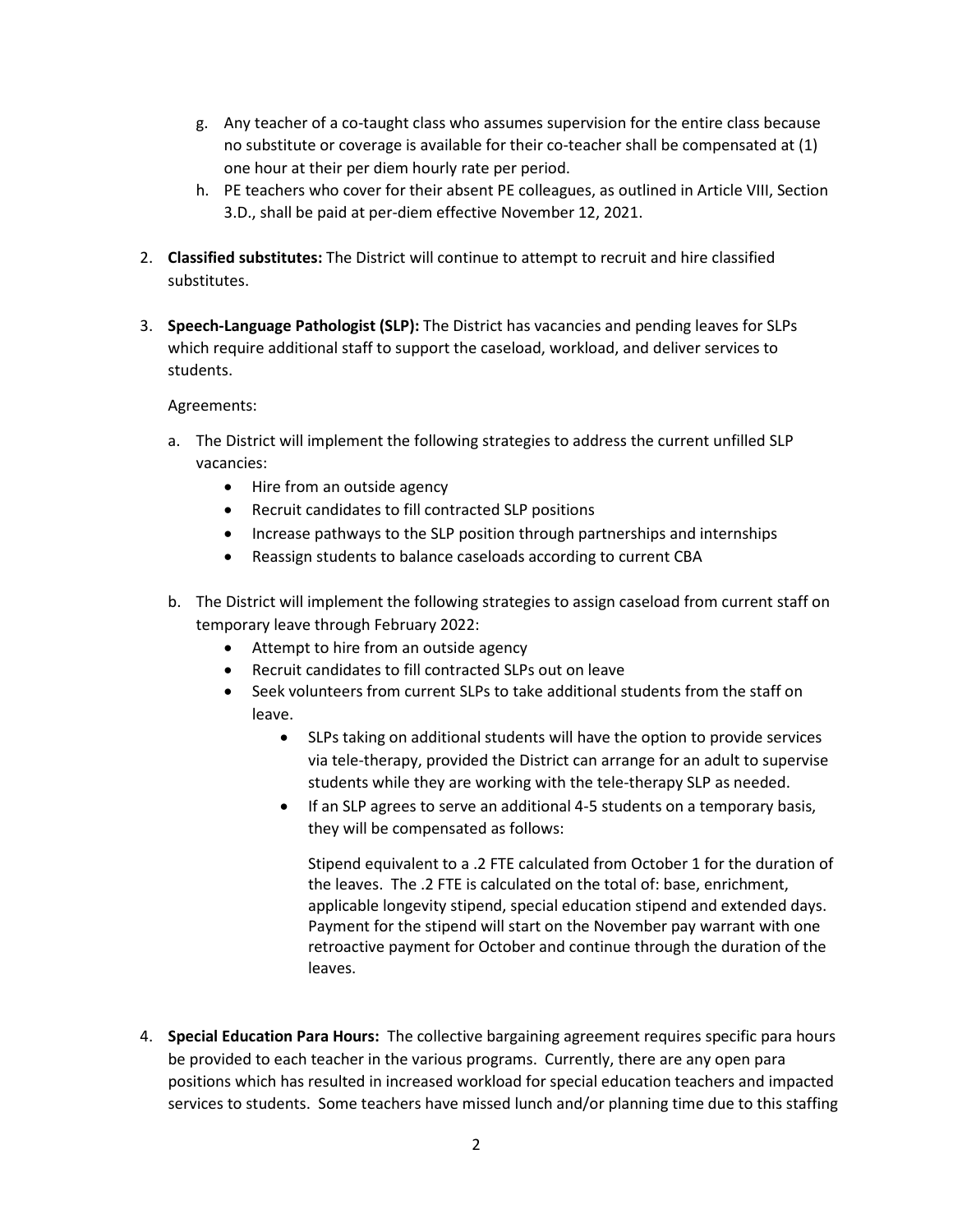shortage. The District's para substitute pool is depleted, and many openings and leaves go uncovered.

# Agreements:

- a. Any teacher who missed their planning time and/or lunch since the start of the school year will submit these hours for compensation via a timesheet.
- b. PreK-12 special education teachers who do not have para vacancies within their program have had hours/days where their para was absent and/or had to provide coverage elsewhere within the school. In recognition of this increased workload from September through December, these educators will receive a stipend of \$300 per month (total \$1200). This stipend will be paid out on the December warrant. Additional recruitment and hiring efforts for substitute paraeducators by the District will continue.
- c. PreK-12 special education teachers who have had any para vacancy hours within their program will receive a stipend of \$600 per month through the end of December (total \$2400). This stipend will be paid out on the December warrant.
- d. The District and the Association will meet before December 17 to review the impact of paraeducator vacancies and gaps in coverage, if any, and discuss additional compensation or other remedies to be in place by January 7.
- 5. **Occupational Therapist (OT):** Caseload averages for OTs is above the negotiated cap.

### Agreement:

- a. The District will add an additional 0.6 FTE OT.
- 6. **Special Education Teachers:** A few teachers have caseloads above the negotiated cap.

### Agreements:

- a. The District will hire 2.0 FTE resource room teachers.
- b. Teachers who were above cap based on the October 1 count will either have their caseload reduced (send 1-2 students to another caseload manager within their program and school) or be compensated with additional FTE. This additional FTE, once agreed to by the parties, will be paid from October 1 until such time as the caseload is reduced. One teacher will receive retroactive compensation from September.
- c. Should any special education teacher go above cap beginning in November and during the 2021-22 school year, the District shall follow the procedures for contracts in excess of 1.0 FTE found in Article IV, Section 10.
- d. In an emergency effort to immediately reduce caseloads, the District will seek a volunteer to assume additional distance learning students on their caseload and will be compensated an additional .2 FTE.
- 7. **Librarian Para Hours:** Some Librarians have lost contractual para time due to the shortage of para support at their school.